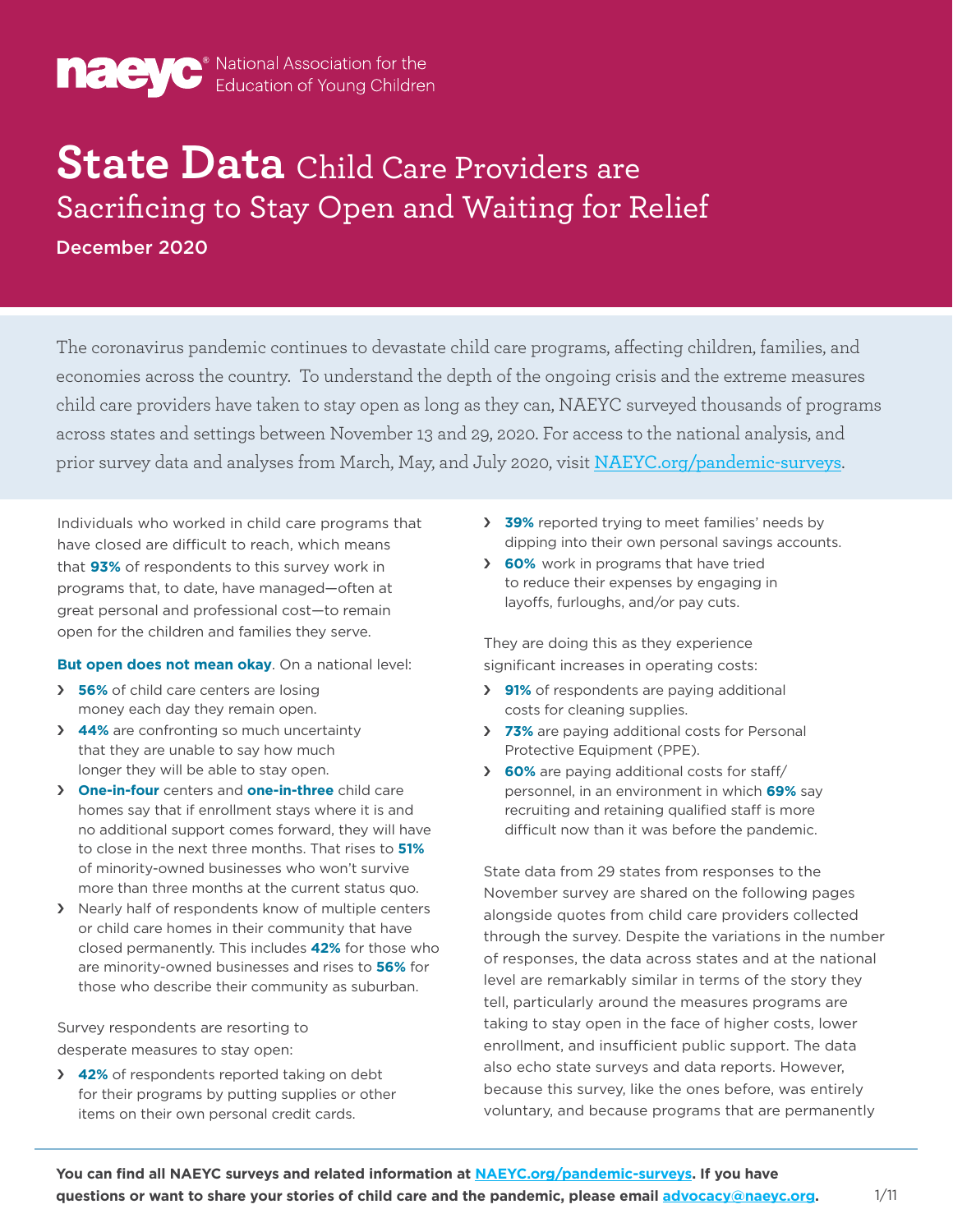closed are both harder to reach and increasing in number, we recommend seeking official sources from the states that are tracking program closures on an ongoing basis. Finally, we note that states with smaller numbers of responses are not included in this report. For a complete description of the methodology for this survey, please see the second footnote of the national brief.

# **Arizona**

- > 102 responses; 78% from child care centers and 22% from family child care homes.
- > 54% of respondents from child care center and family child care homes said they are currently losing money by remaining open, even as they are desperately trying to stay open for the children and families they serve.
- > 45% of respondents reported putting supplies or other items on their personal credit card or dipping into their personal savings accounts, including 55% of family child care homes.
- › 93% of respondents are paying additional costs for cleaning supplies; 69% are paying additional costs for PPE, and 59% are paying additional costs for staff/personnel, including 70% of child care centers.
- > 43% are confronting so much uncertainty that they are unable to say how much longer they will be able to stay open.
- > Of those who do know, one in three say they will have to close within three months if enrollment stays where it is and they don't receive additional public support.
- > 43% of respondents said they know of multiple child care centers and/or family child care homes in their community that have closed permanently.

# **California**

- > 158 responses; 68% from child care centers and 32% from family child care homes.
- › 65% of respondents from child care center and family child care homes said they are currently losing money by remaining open, even as they are desperately trying to stay open for the children and families they serve.
- > 46% of respondents reported putting supplies or other items on their personal credit card or dipping into their personal savings accounts, including 66% of family child care homes.
- › 89% of respondents are paying additional costs for cleaning supplies; 75% are paying additional costs for PPE, and 59% are paying additional costs for staff/personnel, including 66% of child care centers.
- > 46% are confronting so much uncertainty that they are unable to say how much longer they will be able to stay open.
- > Of those who do know, 37% say they will have to close within three months, including 45% of family child care homes, if enrollment stays where it is and they don't receive additional public support.
- › 49% of respondents said they know of multiple child care centers and/or family child care homes in their community that have closed permanently.

**"Our program is closing next week. We are very sad and worried about our families who have expressed concern about paying for child care elsewhere, and even about finding other care. " — Joann Gansen, Dubuque, Alabama**

**"Additional grant funding during the pandemic has allowed me to keep my doors open. These grants are ending in December. Without additional funds I will be forced to lay off my employees, and reduce the number of children I can care for. After that it would just be a matter of time before I couldn't afford to stay open. I've been doing [this] for 39 years and this is the first time I've been nervous about the future." — Jessie Kiffer, Ketchikan, Alaska**

**"Relief from Congress would mean we would be able to provide safer care. We would not have a fear of having to close our doors and lose our homes. I have lost so many families due to this pandemic, I have had to max out credit cards just to pay rent and my assistant. Child care is an essential business and we also need to be recognized." —Amanda Mallison, Murrieta, California**

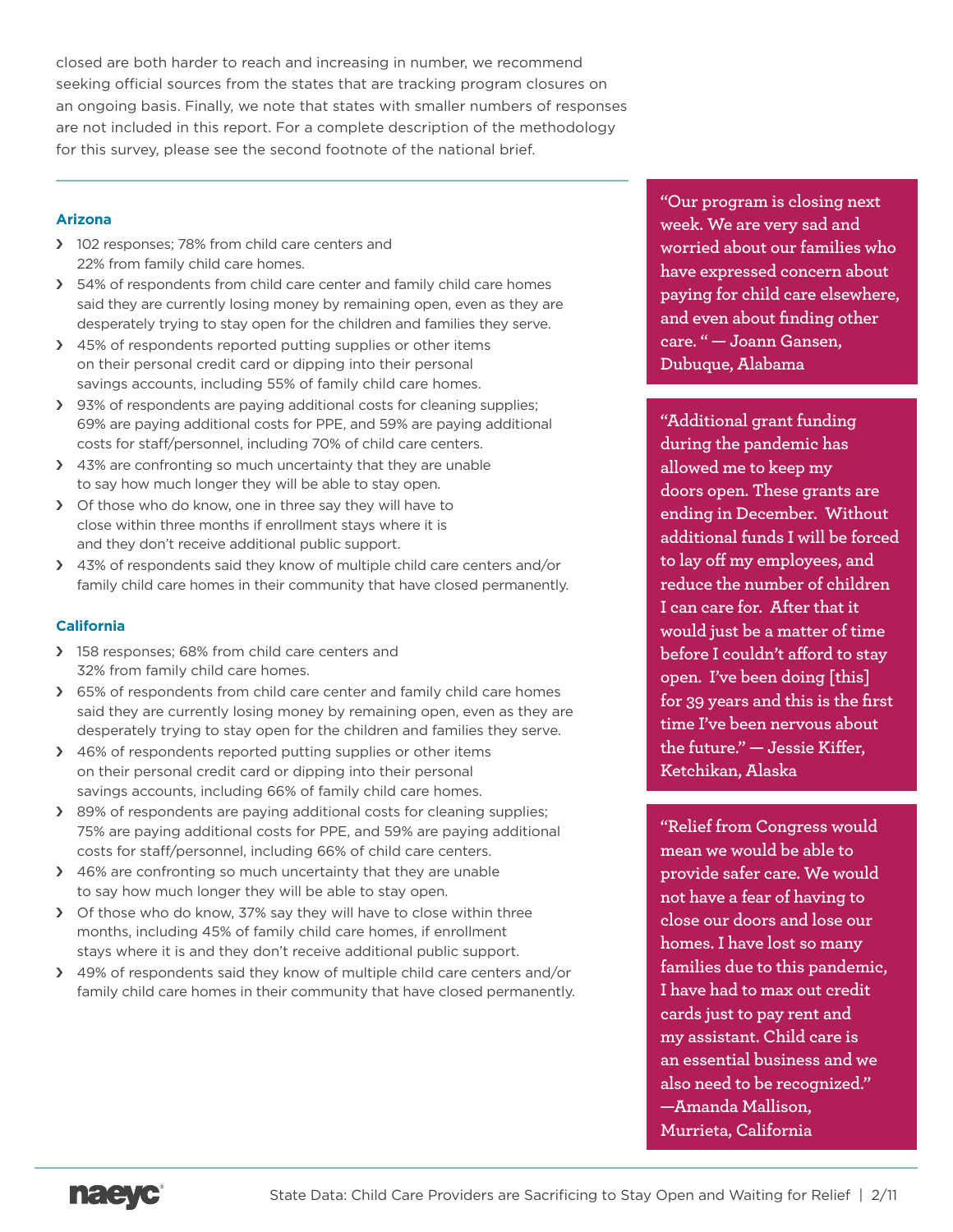# **Colorado**

- › 66 responses; 38% from child care centers and 62% from family child care homes.
- › 49% of respondents from child care center and family child care homes said they are currently losing money by remaining open, even as they are desperately trying to stay open for the children and families they serve.
- › 62% of respondents reported putting supplies or other items on their personal credit card or dipping into their personal savings accounts, including 73% of family child care homes.
- › 87% of respondents are paying additional costs for cleaning supplies; 67% are paying additional costs for PPE, and 39% are paying additional costs for staff/personnel, including 78% of child care centers.
- > 44% are confronting so much uncertainty that they are unable to say how much longer they will be able to stay open
- › Of those who do know, 25% say they will have to close within three months, if enrollment stays where it is and they don't receive additional public support.
- › 62% of respondents said they know of multiple child care centers and/or family child care homes in their community that have closed permanently.

# **Connecticut**

- > 329 responses; 63% from child care centers and 37% from family child care homes.
- › 54% of respondents from child care center and family child care homes said they are currently losing money by remaining open, even as they are desperately trying to stay open for the children and families they serve.
- › 47% of respondents reported putting supplies or other items on their personal credit card or dipping into their personal savings accounts, including 67% of family child care homes.
- › 96% of respondents are paying additional costs for cleaning supplies; 81% are paying additional costs for PPE, and 54% are paying additional costs for staff/personnel, including 70% of child care centers.
- > 44% are confronting so much uncertainty that they are unable to say how much longer they will be able to stay open.
- › Of those who do know, 19% say they will have to close within three months, including 28% of family child care homes, if enrollment stays where it is and they don't receive additional public support.
- > 50% of respondents said they know of multiple child care centers and/or family child care homes in their community that have closed permanently.

# **Florida**

- › 585 responses; 83% from child care centers and 17% from family child care homes.
- > 58% of respondents from child care center and family child care homes said they are currently losing money by remaining open, even as they are desperately trying to stay open for the children and families they serve.
- › 56% of respondents reported putting supplies or other items on their personal credit card or dipping into their personal savings accounts, including 72% of family child care homes.
- › 91% of respondents are paying additional costs for cleaning supplies; 66% are paying additional costs for PPE, and 69% are paying additional costs for staff/personnel, including 77% of child care centers.
- › 40% are confronting so much uncertainty that they are unable to say how much longer they will be able to stay open
- › Of those who do know, 35% say they will have to close within three months, including 46% of family child care homes, if enrollment stays where it is and they don't receive additional public support.
- › 49% of respondents said they know of multiple child care centers and/or family child care homes in their community that have closed permanently.

**"I have families that are in need of child care every day, where would my children go? This is where they are safe. This is where they get their meals and education. My families are all struggling. Some are working two jobs. They need child care. My teachers, where would they be without a job? They depend on my business to stay open. This is my livelihood and my center staying open would mean everything." — Vanessa Mangroo, Tampa, Florida**

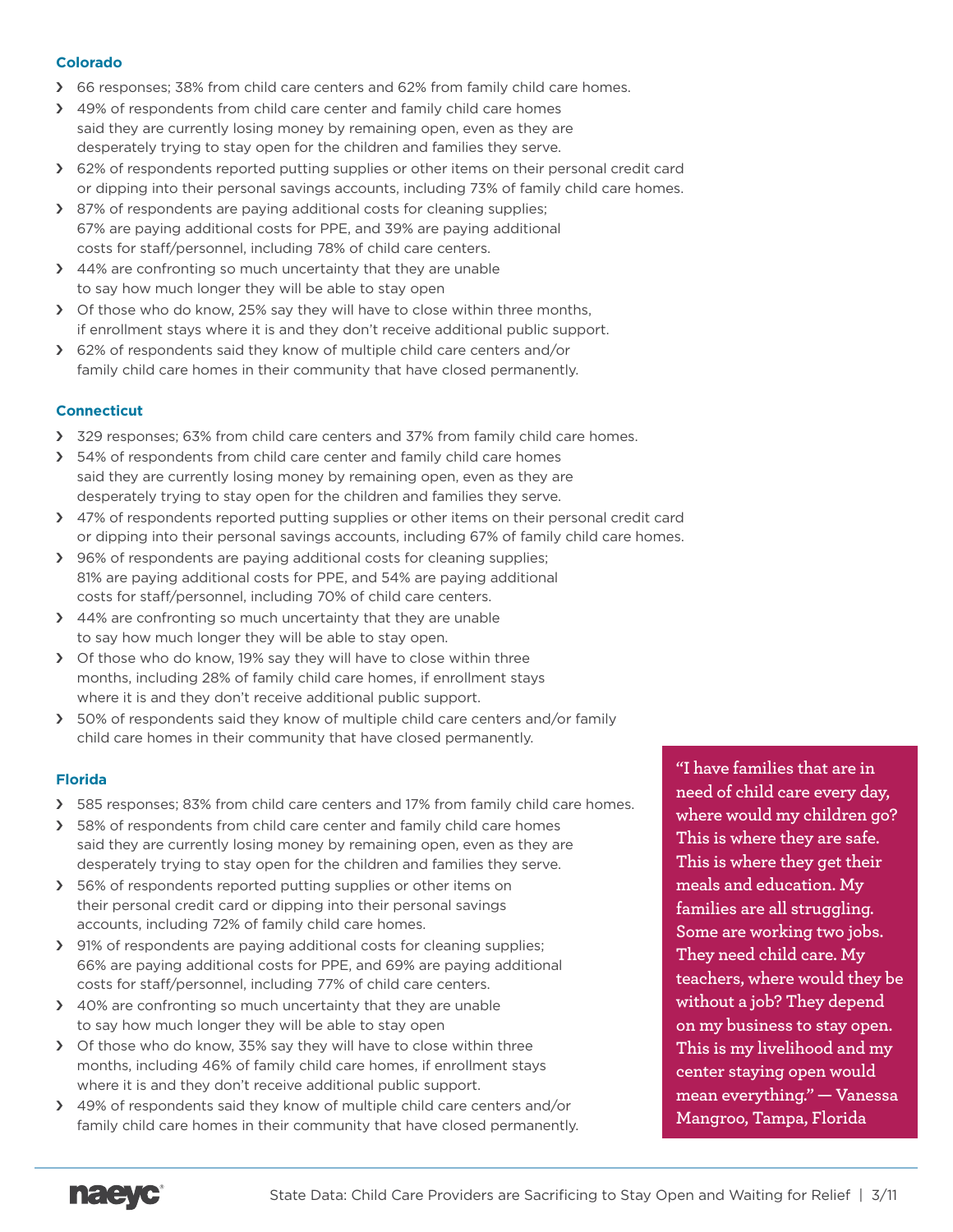# **Georgia**

- › 267 responses; 68% from child care centers and 32% from family child care homes
- > 57% of respondents from child care center and family child care homes said they are currently losing money by remaining open, even as they are desperately trying to stay open for the children and families they serve.
- > 55% of respondents reported putting supplies or other items on their personal credit card or dipping into their personal savings accounts, including 74% of family child care homes.
- › 90% of respondents are paying additional costs for cleaning supplies; 73% are paying additional costs for PPE, and 62% are paying additional costs for staff/personnel, including 76% of child care centers.
- > 44% are confronting so much uncertainty that they are unable to say how much longer they will be able to stay open.
- › Of those who do know, 32% say they will have to close within three months, including 40% of family child care homes, if enrollment stays where it is and they don't receive additional public support.
- › 38% of respondents said they know of multiple child care centers and/or family child care homes in their community that have closed permanently.

# **Illinois**

- › 742 responses; 48% from child care centers and 52% from family child care homes
- › 62% of respondents from child care center and family child care homes said they are currently losing money by remaining open, even as they are desperately trying to stay open for the children and families they serve.
- › 61% of respondents reported putting supplies or other items on their personal credit card or dipping into their personal savings accounts, including 77% of family child care homes
- › 93% of respondents are paying additional costs for cleaning supplies; 85% are paying additional costs for PPE, and 62% are paying additional costs for staff/personnel, including 82% of child care centers
- > 44% are confronting so much uncertainty that they are unable to say how much longer they will be able to stay open.
- › Of those who do know, 39% say they will have to close within three months, including 48% of family child care homes, if enrollment stays where it is and they don't receive additional public support.
- › 48% of respondents said they know of multiple child care centers and/or family child care homes in their community that have closed permanently.

# **Iowa**

- > 106 responses; 50% from child care centers and 50% from family child care homes.
- > 43% of respondents from child care center and family child care homes said they are currently losing money by remaining open, even as they are desperately trying to stay open for the children and families they serve.
- > 47% of respondents reported putting supplies or other items on their personal credit card or dipping into their personal savings accounts, including 66% of family child care homes.
- › 95% of respondents are paying additional costs for cleaning supplies; 63% are paying additional costs for PPE, and 34% are paying additional costs for staff/personnel, including 62% of child care centers.
- > 52% are confronting so much uncertainty that they are unable to say how much longer they will be able to stay open.
- > Of those who do know, 29% say they will have to close within three months, including 38% of family child care homes, if enrollment stays where it is and they don't receive additional public support.
- › 37% of respondents said they know of multiple child care centers and/ or family child care homes in their community that have closed permanently.

**"We serve a rural community. Once the funding runs out we will be faced with making difficult decisions regarding a business that I have invested all of my energy into for 11 years. But without child care centers like mine, there will be children who will have no safe place to go if their parents are working. If we can not offer the needed child care, poverty levels will increase because parents can't work. If we have to close, children will not receive the early education needed to succeed in public school." — Denise Alexander, Mount Vernon, Kentucky**

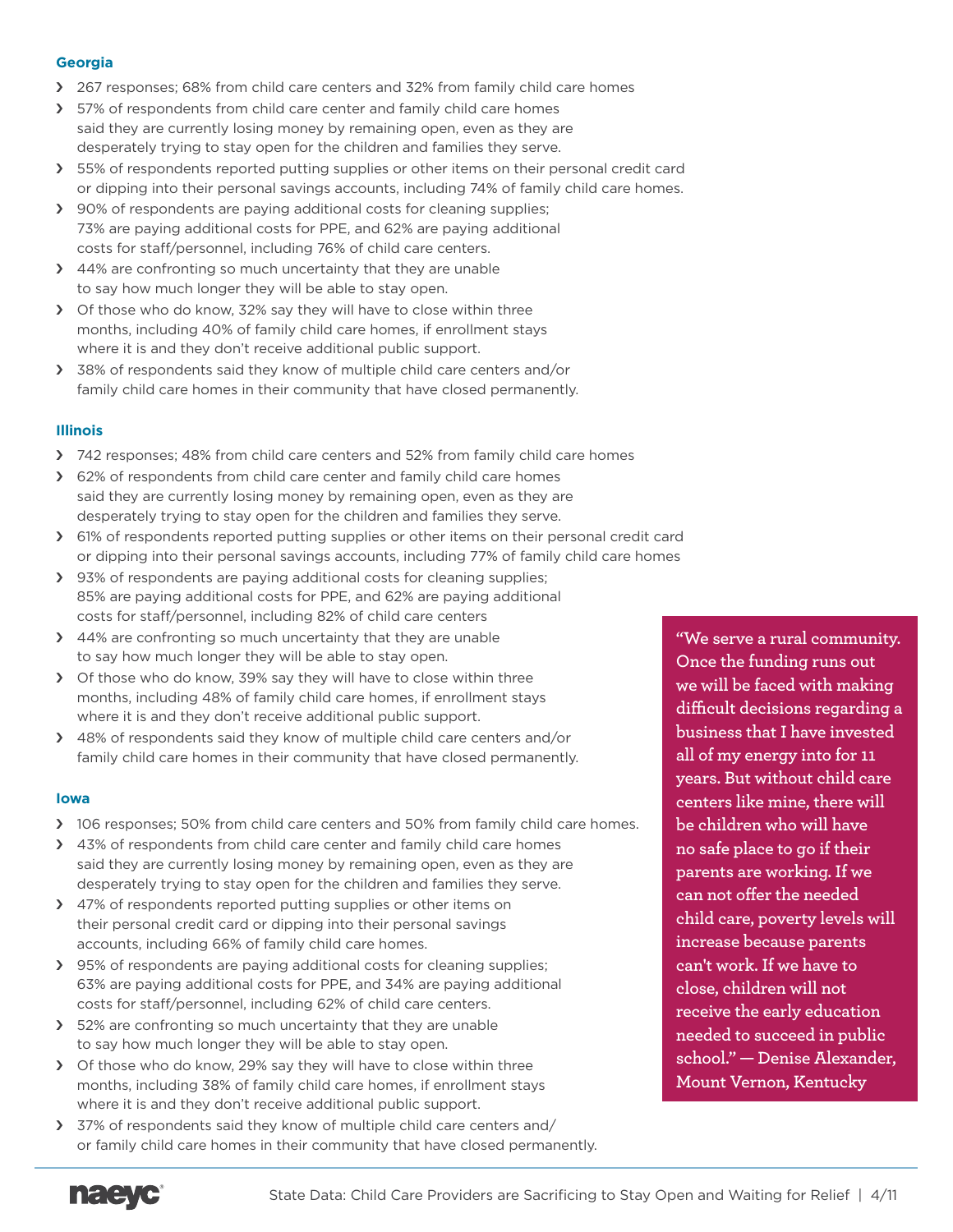### **Kansas**

- > 50 responses; 30% from child care centers and 70% from family child care homes.
- › 31% of respondents from child care center and family child care homes said they are currently losing money by remaining open, even as they are desperately trying to stay open for the children and families they serve.
- › 62% of respondents reported putting supplies or other items on their personal credit card or dipping into their personal savings accounts, including 71% of family child care homes.
- › 91% of respondents are paying additional costs for cleaning supplies; 62% are paying additional costs for PPE, and 44% are paying additional costs for staff/personnel, including 73% of child care centers.
- > 43% are confronting so much uncertainty that they are unable to say how much longer they will be able to stay open.
- › Of those who do know, 19% say they will have to close within three months, including 23% of family child care homes, if enrollment stays where it is and they don't receive additional public support.
- › 54% of respondents said they know of multiple child care centers and/or family child care homes in their community that have closed permanently.

# **Maine**

- > 78 responses; 53% from child care centers and 47% from family child care homes.
- > 54% of respondents from child care center and family child care homes said they are currently losing money by remaining open, even as they are desperately trying to stay open for the children and families they serve.
- › 47% of respondents reported putting supplies or other items on their personal credit card or dipping into their personal savings accounts, including 51% of family child care homes.
- › 97% of respondents are paying additional costs for cleaning supplies; 73% are paying additional costs for PPE, and 62% are paying additional costs for staff/personnel, including 85% of child care centers.
- › 44% are confronting so much uncertainty that they are unable to say how much longer they will be able to stay open.
- › Of those who do know, 16% say they will have to close within three months, including 22% of child care centers, if enrollment stays where it is and they don't receive additional public support.
- › 62% of respondents said they know of multiple child care centers and/or family child care homes in their community that have closed permanently.

# **Maryland**

- > 213 responses; 51% from child care centers and 49% from family child care homes.
- › 64% of respondents from child care center and family child care homes said they are currently losing money by remaining open, even as they are desperately trying to stay open for the children and families they serve.
- › 68% of respondents reported putting supplies or other items on their personal credit card or dipping into their personal savings accounts, including 73% of family child care homes.
- › 91% of respondents are paying additional costs for cleaning supplies; 73% are paying additional costs for PPE, and 53% are paying additional costs for staff/personnel, including 76% of child care centers.
- > 36% are confronting so much uncertainty that they are unable to say how much longer they will be able to stay open.
- > Of those who do know, 32% say they will have to close within three months, including 36% of child care centers, if enrollment stays where it is and they don't receive additional public support.
- › 56% of respondents said they know of multiple child care centers and/or family child care homes in their community that have closed permanently.

**"My program had 14 children and then ended up with 3. It was very hard to stay open, but I had no other income. We have thought about closing doors and finding a job with steady income." — Julie Jones, Wiscasset, Maine**

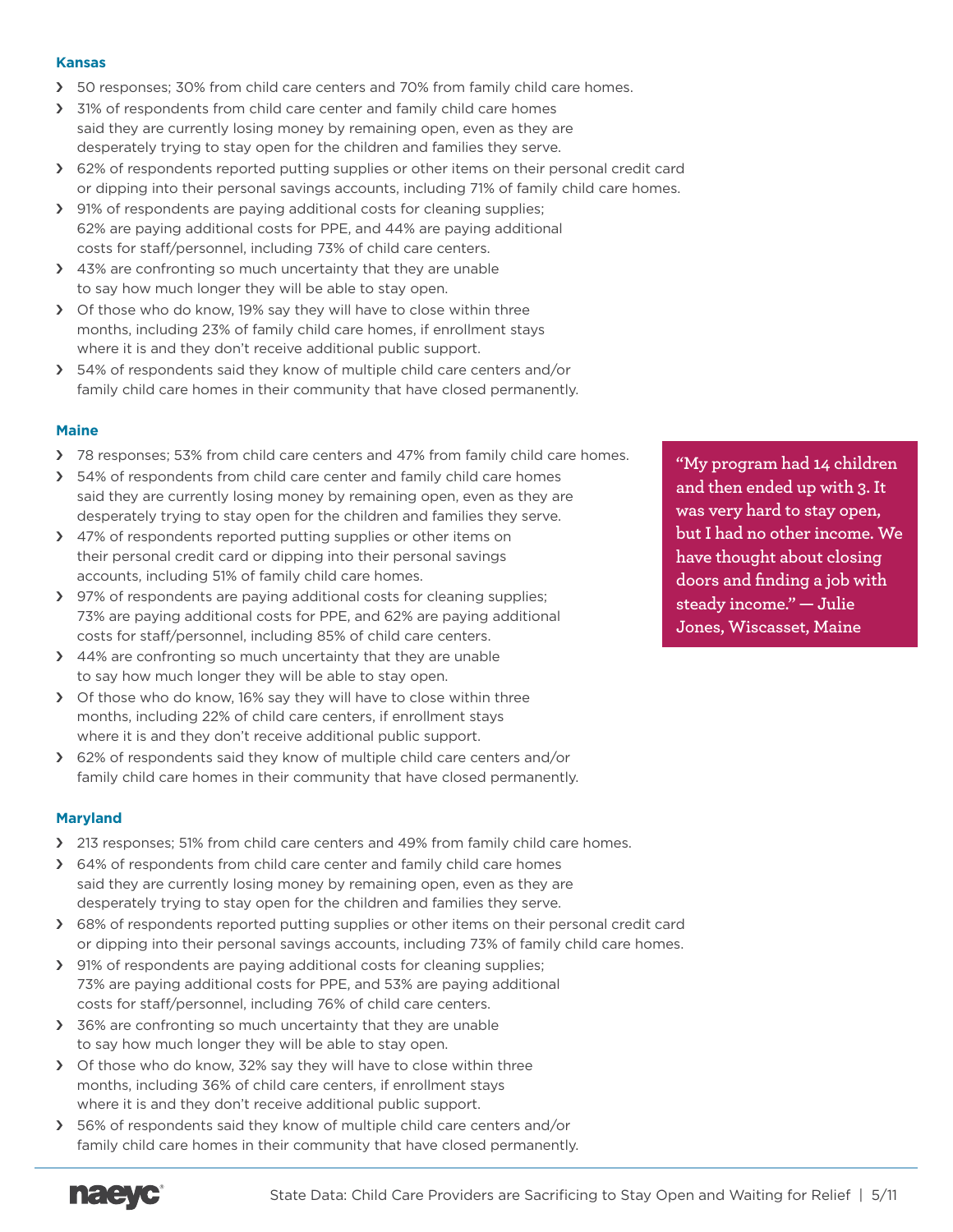#### **Massachusetts**

- › 92 responses; 71% from child care centers and 29% from family child care homes.
- › 66% of respondents from child care center and family child care homes said they are currently losing money by remaining open, even as they are desperately trying to stay open for the children and families they serve.
- › 53% of respondents reported putting supplies or other items on their personal credit card or dipping into their personal savings accounts, including 82% of family child care homes.
- › 95% of respondents are paying additional costs for cleaning supplies; 90% are paying additional costs for PPE, and 51% are paying additional costs for staff/personnel, including 58% of child care centers.
- > 49% are confronting so much uncertainty that they are unable to say how much longer they will be able to stay open.
- › Of those who do know, 18% say they will have to close within three months, including 28% of child care centers, if enrollment stays where it is and they don't receive additional public support.
- › 70% of respondents said they know of multiple child care centers and/or family child care homes in their community that have closed permanently.

# **Michigan**

- › 286 responses; 53% from child care centers and 47% from family child care homes.
- › 49% of respondents from child care center and family child care homes said they are currently losing money by remaining open, even as they are desperately trying to stay open for the children and families they serve.
- › 52% of respondents reported putting supplies or other items on their personal credit card or dipping into their personal savings accounts, including 65% of family child care homes.
- › 92% of respondents are paying additional costs for cleaning supplies; 78% are paying additional costs for PPE, and 55% are paying additional costs for staff/personnel, including 76% of child care centers.
- > 40% are confronting so much uncertainty that they are unable to say how much longer they will be able to stay open.
- › Of those who do know, 26% say they will have to close within three months, including 29% of child care centers, if enrollment stays where it is and they don't receive additional public support.
- › 49% of respondents said they know of multiple child care centers and/or family child care homes in their community that have closed permanently.

# **Minnesota**

- > 97 responses; 46% from child care centers and 54% from family child care homes.
- > 48% of respondents from child care center and family child care homes said they are currently losing money by remaining open, even as they are desperately trying to stay open for the children and families they serve.
- > 54% of respondents reported putting supplies or other items on their personal credit card or dipping into their personal savings accounts, including 69% of family child care homes.
- › 88% of respondents are paying additional costs for cleaning supplies; 59% are paying additional costs for PPE, and 51% are paying additional costs for staff/personnel, including 82% of child care centers.
- > 45% are confronting so much uncertainty that they are unable to say how much longer they will be able to stay open.
- > Of those who do know, 18% say they will have to close within three months, including 23% of family child care homes, if enrollment stays where it is and they don't receive additional public support.
- › 63% of respondents said they know of multiple child care centers and/or family child care homes in their community that have closed permanently.

**"Our small rural area has very few licensed facilities to offer families in the area. If these few don't survive the pandemic, I'm afraid our small communities will have to rely on unlicensed, or unmonitored child care, which can be risky. I went from having a very long waiting list to enter our program, to not having any new enrollments for many months now." — Teri Fosdick, Bethany, Missouri**

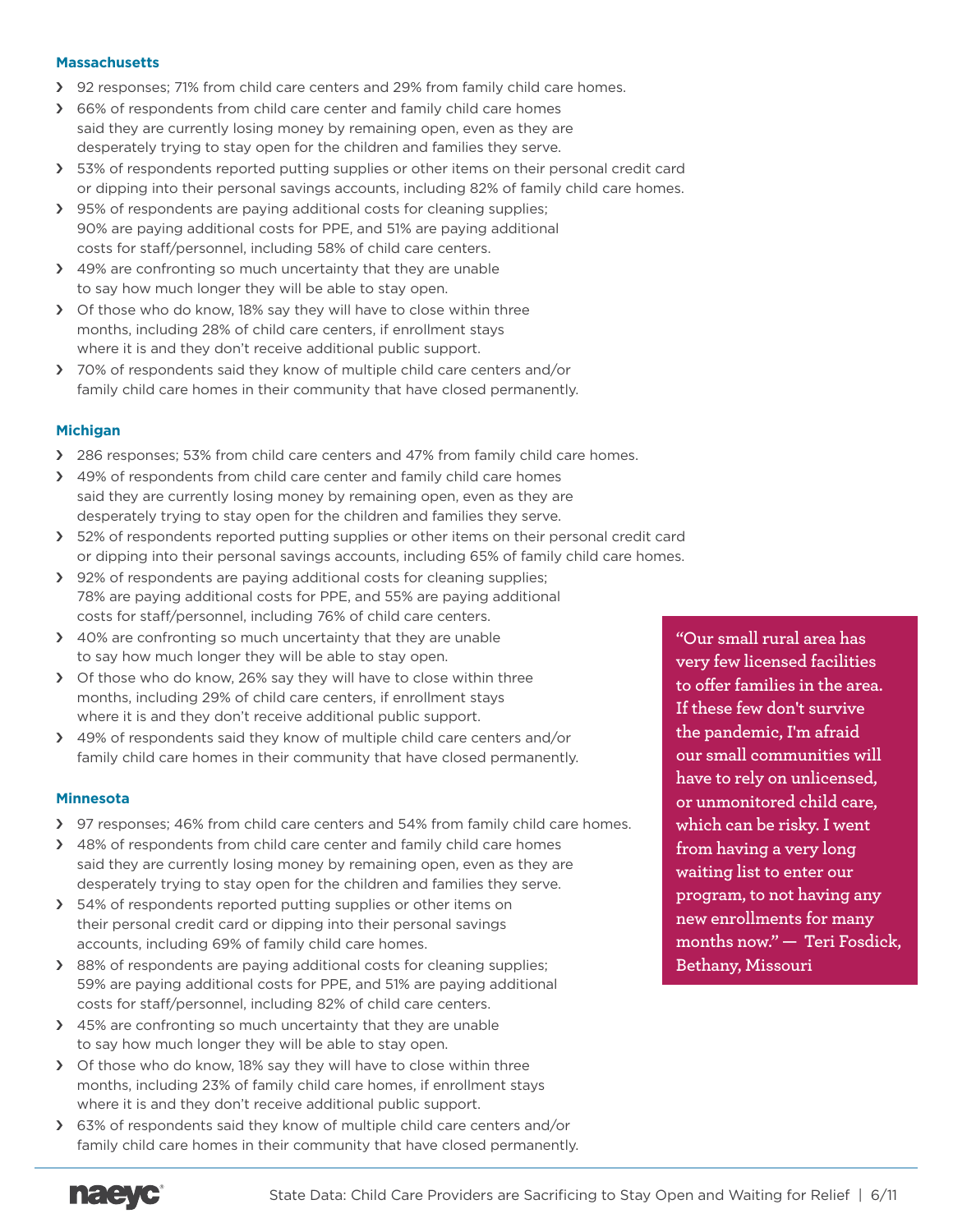#### **Montana**

- > 48 responses; 35% from child care centers and 65% from family child care homes.
- › 40% of respondents from child care center and family child care homes said they are currently losing money by remaining open, even as they are desperately trying to stay open for the children and families they serve.
- > 56% of respondents reported putting supplies or other items on their personal credit card or dipping into their personal savings accounts, including 68% of family child care homes.
- › 93% of respondents are paying additional costs for cleaning supplies; 74% are paying additional costs for PPE, and 64% are paying additional costs for staff/personnel, including 75% of child care centers.
- > 36% are confronting so much uncertainty that they are unable to say how much longer they will be able to stay open.
- › Of those who do know, 20% say they will have to close within three months, including 30% of family child care homes, if enrollment stays where it is and they don't receive additional public support.
- › 63% of respondents said they know of multiple child care centers and/or family child care homes in their community that have closed permanently.

# **New Hampshire**

- > 54 responses; 91% from child care centers and 9% from family child care homes.
- > 66% of respondents from child care center and family child care homes said they are currently losing money by remaining open, even as they are desperately trying to stay open for the children and families they serve.
- > 74% of respondents reported putting supplies or other items on their personal credit card or dipping into their personal savings accounts, including 80% of child care centers.
- > 85% of respondents are paying additional costs for cleaning supplies; 57% are paying additional costs for PPE, and 79% are paying additional costs for staff/personnel, including 83% of child care centers.
- > 43% are confronting so much uncertainty that they are unable to say how much longer they will be able to stay open.
- › 61% of respondents said they know of multiple child care centers and/or family child care homes in their community that have closed permanently.

# **New Jersey**

- › 54 responses; 91% from child care centers and 9% from family child care homes.
- > 82% of respondents from child care center and family child care homes said they are currently losing money by remaining open, even as they are desperately trying to stay open for the children and families they serve.
- > 42% of respondents reported putting supplies or other items on their personal credit card or dipping into their personal savings accounts.
- > 92% of respondents are paying additional costs for cleaning supplies; 75% are paying additional costs for PPE, and 79% are paying additional costs for staff/personnel, including 85% of child care centers.
- > 50% are confronting so much uncertainty that they are unable to say how much longer they will be able to stay open.
- › Of those who do know, 27% say they will have to close within three months, if enrollment stays where it is and they don't receive additional public support.
- > 59% of respondents said they know of multiple child care centers and/or family child care homes in their community that have closed permanently.

**"Child care is essential infrastructure; it's just like a bridge. And no one notices a bridge unless it washes out and you can't get across a river. If we don't open, hundreds of parents can't go to work and dozens of employers are affected. We are essential and we need support to keep going." — Marianne Barter, Concord, New Hampshire**

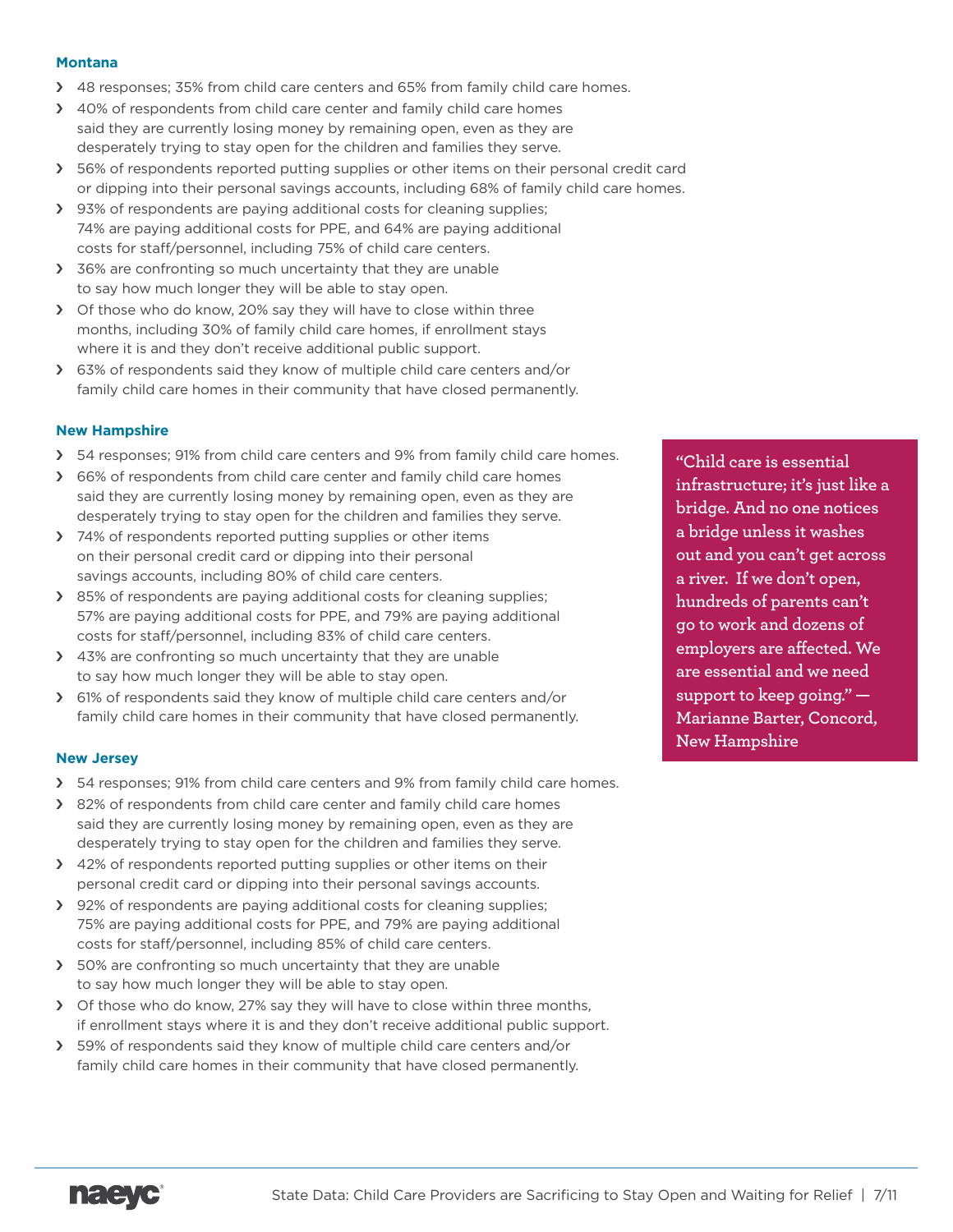### **New York**

- › 233 responses; 56% from child care centers and 44% from family child care homes.
- › 62% of respondents from child care center and family child care homes said they are currently losing money by remaining open, even as they are desperately trying to stay open for the children and families they serve.
- › 60% of respondents reported putting supplies or other items on their personal credit card or dipping into their personal savings accounts, including 82% of family child care homes.
- › 92% of respondents are paying additional costs for cleaning supplies; 80% are paying additional costs for PPE, and 64% are paying additional costs for staff/personnel, including 74% of child care centers.
- › 41% are confronting so much uncertainty that they are unable to say how much longer they will be able to stay open.
- › Of those who do know, 29% say they will have to close within three months, including 40% of family child care homes, if enrollment stays where it is and they don't receive additional public support.
- › 53% of respondents said they know of multiple child care centers and/or family child care homes in their community that have closed permanently.

# **North Carolina**

- › 228 responses; 81% from child care centers and 19% from family child care homes.
- > 33% of respondents from child care center and family child care homes said they are currently losing money by remaining open, even as they are desperately trying to stay open for the children and families they serve.
- > 34% of respondents reported putting supplies or other items on their personal credit card or dipping into their personal savings accounts, including 67% of family child care homes
- › 84% of respondents are paying additional costs for cleaning supplies; 66% are paying additional costs for PPE, and 50% are paying additional costs for staff/personnel, including 55% of child care centers
- › 67% are confronting so much uncertainty that they are unable to say how much longer they will be able to stay open.
- › Of those who do know, 21% say they will have to close within three months, including 38% of family child care homes, if enrollment stays where it is and they don't receive additional public support.
- > 35% of respondents said they know of multiple child care centers and/or family child care homes in their community that have closed permanently.

# **Ohio**

- > 271 responses; 75% from child care centers and 25% from family child care homes.
- > 67% of respondents from child care center and family child care homes said they are currently losing money by remaining open, even as they are desperately trying to stay open for the children and families they serve.
- > 47% of respondents reported putting supplies or other items on their personal credit card or dipping into their personal savings accounts, including 61% of family child care homes.
- › 90% of respondents are paying additional costs for cleaning supplies; 66% are paying additional costs for PPE, and 63% are paying additional costs for staff/personnel, including 76% of child care centers.
- > 48% are confronting so much uncertainty that they are unable to say how much longer they will be able to stay open.
- > Of those who do know, one-third say they will have to close within three months, including 51% of family child care homes, if enrollment stays where it is and they don't receive additional public support..
- › 45% of respondents said they know of multiple child care centers and/or family child care homes in their community that have closed permanently.

**"If we had had more funding, there is the possibility we would have been able to remain open and continue to serve children and families, including students with children who were working to gain a college degree." — MaryBeth Kula, Victor, New York**

**"If elected officials have learned anything during the pandemic, they should have learned that without reliable, safe, high quality child care, Americans cannot work. Our industry is the foundation upon which working America is built. It is time to realize a crumbling foundation leads to an unstable economy." — Crystal Gwyn, Portland, Oregon**

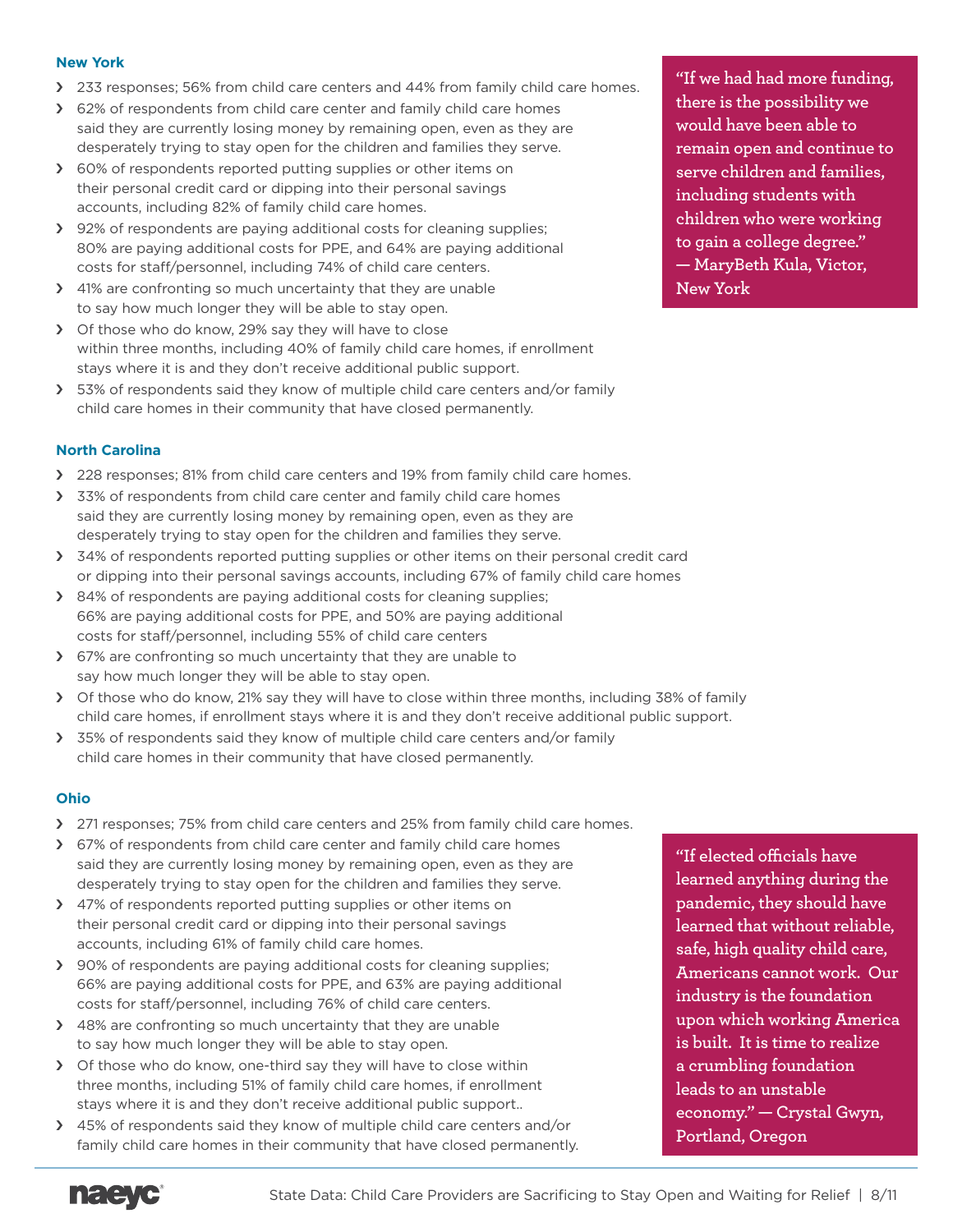### **Oklahoma**

- › 114 responses; 27% from child care centers and 73% from family child care homes.
- › 46% of respondents from child care center and family child care homes said they are currently losing money by remaining open, even as they are desperately trying to stay open for the children and families they serve.
- > 60% of respondents reported putting supplies or other items on their personal credit card or dipping into their personal savings accounts, including 67% of family child care homes.
- › 98% of respondents are paying additional costs for cleaning supplies; 63% are paying additional costs for PPE, and 41% are paying additional costs for staff/personnel, including 81% of child care centers
- > 56% are confronting so much uncertainty that they are unable to say how much longer they will be able to stay open.
- › Of those who do know, 24.5% say they will have to close within three months, including 39% of child care centers, if enrollment stays where it is and they don't receive additional public support.
- › 46% of respondents said they know of multiple child care centers and/or family child care homes in their community that have closed permanently.

# **Pennsylvania**

- › 471 responses; 73% from child care centers and 27% from family child care homes.
- > 69% of respondents from child care center and family child care homes said they are currently losing money by remaining open, even as they are desperately trying to stay open for the children and families they serve.
- > 53% of respondents reported putting supplies or other items on their personal credit card or dipping into their personal savings accounts, including 76% of family child care homes.
- › 94% of respondents are paying additional costs for cleaning supplies; 74% are paying additional costs for PPE, and 66% are paying additional costs for staff/personnel, including 81% of child care centers.
- › 41% are confronting so much uncertainty that they are unable to say how much longer they will be able to stay open.
- › Of those who do know, 31% say they will have to close within three months, including 34% of family child care homes, if enrollment stays where it is and they don't receive additional public support.
- > 48% of respondents said they know of multiple child care centers and/or family child care homes in their community that have closed permanently.

# **South Carolina**

- › 69 responses; 90% from child care centers and 10% from family child care homes.
- > 47% of respondents from child care center and family child care homes said they are currently losing money by remaining open, even as they are desperately trying to stay open for the children and families they serve.
- > 52% of respondents reported putting supplies or other items on their personal credit card or dipping into their personal savings accounts.
- › 85% of respondents are paying additional costs for cleaning supplies; 72% are paying additional costs for PPE, and 57% are paying additional costs for staff/personnel, including 62% of child care centers
- > 53% are confronting so much uncertainty that they are unable to say how much longer they will be able to stay open.
- > Of those who do know, 25% say they will have to close within three months, if enrollment stays where it is and they don't receive additional public support.
- › 35% of respondents said they know of multiple child care centers and/or family child care homes in their community that have closed permanently.

**"I am currently three weeks away from wondering how I will meet payroll. The situation is critical." — Michelle Perry, West Columbia, South Carolina**

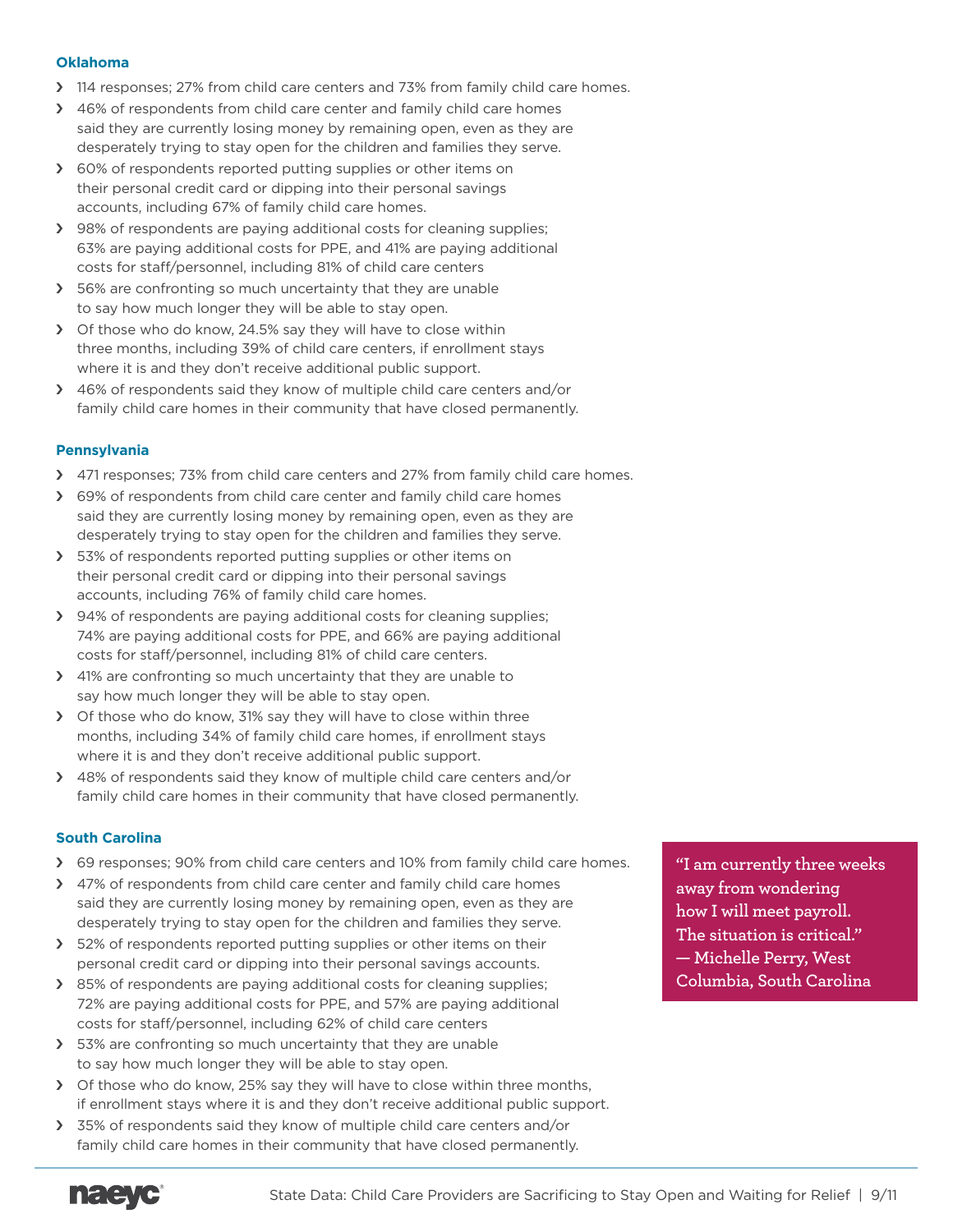### **Texas**

- › 204 responses; 91% from child care centers and 9% from family child care homes.
- > 59% of respondents from child care center and family child care homes said they are currently losing money by remaining open, even as they are desperately trying to stay open for the children and families they serve.
- > 56% of respondents reported putting supplies or other items on their personal credit card or dipping into their personal savings accounts, including 72% of family child care homes
- › 86% of respondents are paying additional costs for cleaning supplies; 71% are paying additional costs for PPE, and 74% are paying additional costs for staff/personnel, including 79% of child care centers
- › 44% are confronting so much uncertainty that they are unable to say how much longer they will be able to stay open.
- › Of those who do know, 32% say they will have to close within three months, if enrollment stays where it is and they don't receive additional public support.
- › 51% of respondents said they know of multiple child care centers and/or family child care homes in their community that have closed permanently.

# **Utah**

- › 69 responses; 30% from child care centers and 70% from family child care homes
- > 32% of respondents from child care center and family child care homes said they are currently losing money by remaining open, even as they are desperately trying to stay open for the children and families they serve.
- › 62% of respondents reported putting supplies or other items on their personal credit card or dipping into their personal savings accounts, including 71% of family child care homes.
- > 90% of respondents are paying additional costs for cleaning supplies; 68% are paying additional costs for PPE, and 46% are paying additional costs for staff/personnel, including 76% of child care centers.
- > 39% are confronting so much uncertainty that they are unable to say how much longer they will be able to stay open. Of those who do know, 34% say they will have to close within three months, if enrollment stays where it is and they don't receive additional public support.
- › One in five respondents said they know of multiple multiple child care centers and/or family child care homes in their community that have closed permanently.

# **Vermont**

- › 95 responses; 54% from child care centers and 46% from family child care homes
- > 42% of respondents from child care center and family child care homes said they are currently losing money by remaining open, even as they are desperately trying to stay open for the children and families they serve.
- > 53% of respondents reported putting supplies or other items on their personal credit card or dipping into their personal savings accounts, including 77% of family child care homes.
- › 93% of respondents are paying additional costs for cleaning supplies; 80% are paying additional costs for PPE, and 52% are paying additional costs for staff/personnel, including 80% of child care centers.
- › 28% are confronting so much uncertainty that they are unable to say how much longer they will be able to stay open.
- › Of those who do know, 19% say they will have to close within three months, if enrollment stays where it is and they don't receive additional public support.
- › 63% of respondents said they know of multiple child care centers and/or family child care homes in their community that have closed permanently.

**"Child care relief would mean that I can not cry myself to sleep or stress trying to stay one step ahead of the needs of the families, staff and city I serve. It would mean I could get back to providing quality care instead of "this is what you get" care. These children, families, teachers and myself deserve more. So much more than I can put into words. It would mean the world to get more help." — Shawn Wagner, Sweeny, Texas**

**"I'm struggling to keep my facility open every day and going without the supplies that are necessary to operate under safe conditions because we cannot buy them with money we do not have. This is why we have so many facilities closing and continuing to close each and every day. There has got to be immediate change or the child care system in America is going to get to a place where I do not believe it will ever in my lifetime recover." — Allison Cannon, Millcreek, Utah**

**"I love what I do, but currently closing would be more economical than staying open, after almost 30 years of child care. There are so many families that depend on me. I don't want to let them down." — Darcie Kuzik, Burkeville, Virginia**